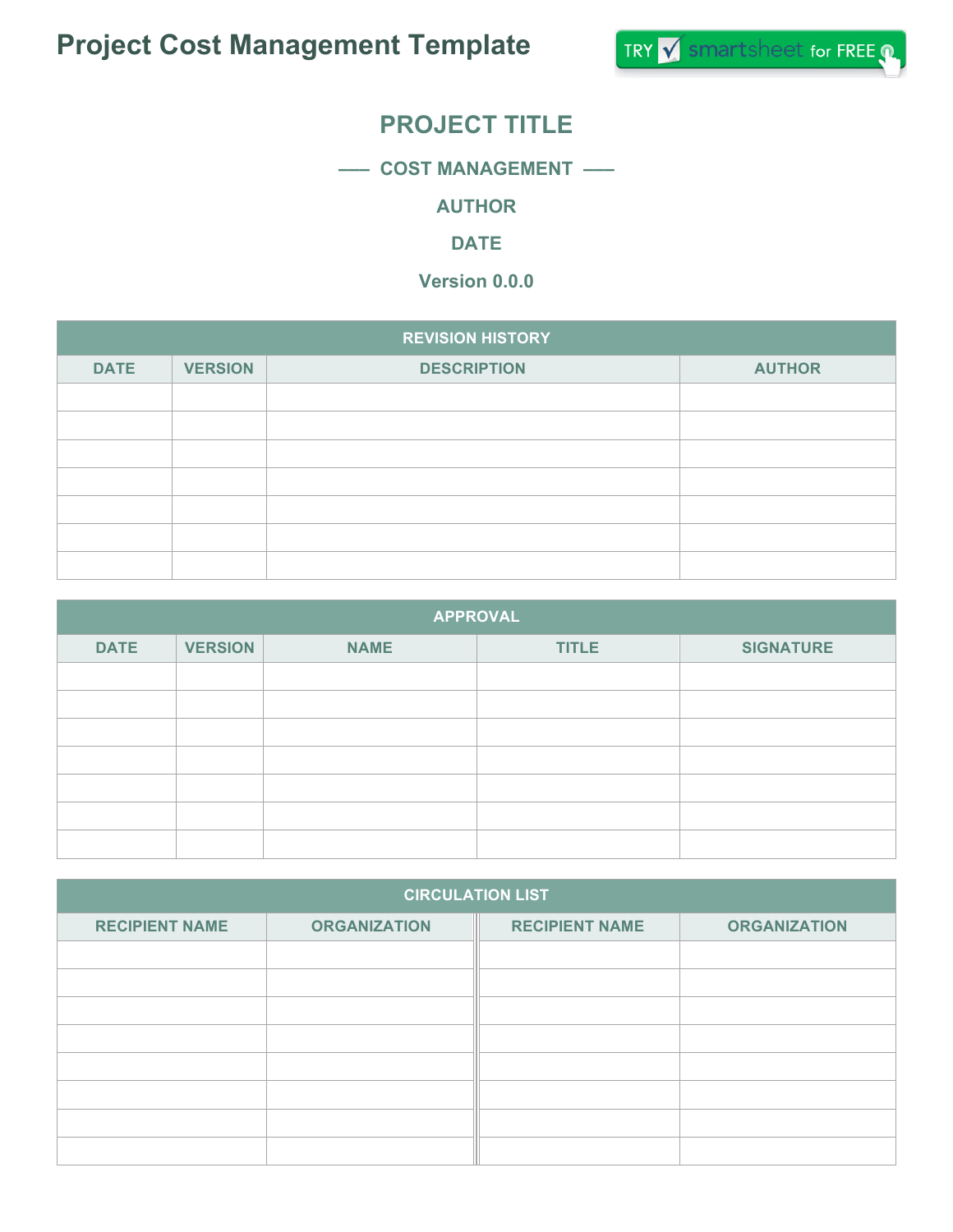#### **1. Introduction**

- **1.1 Purpose**
- **1.2 Documentation and Communication Practices**
- **2. Overview**
	- **2.1 Summary Statement**
	- **2.2 Reporting Requirements**
	- **2.3 Estimate Degree Requirements**
- **3. Spending Limit Authorization Levels**
- **4. Cost Variance Action Plan**
- **5. Approach Defined**
	- **5.1 Procedures**
	- **5.2 Policies**
	- **5.3 Documentation**
- **6. Cost Estimation Process Defined**
- **7. Cost Baseline**
	- **7.1 WBS of Work Sections and / or Individual Tasks**
	- **7.2 Estimate Method**
	- **7.3 Funding**
	- **7.4 Contingency / Reserve**
- **8. Cost Control and Metrics**
- **9. Reporting Process Defined**
- **10. Change Control Process**
- **11. Project Budget**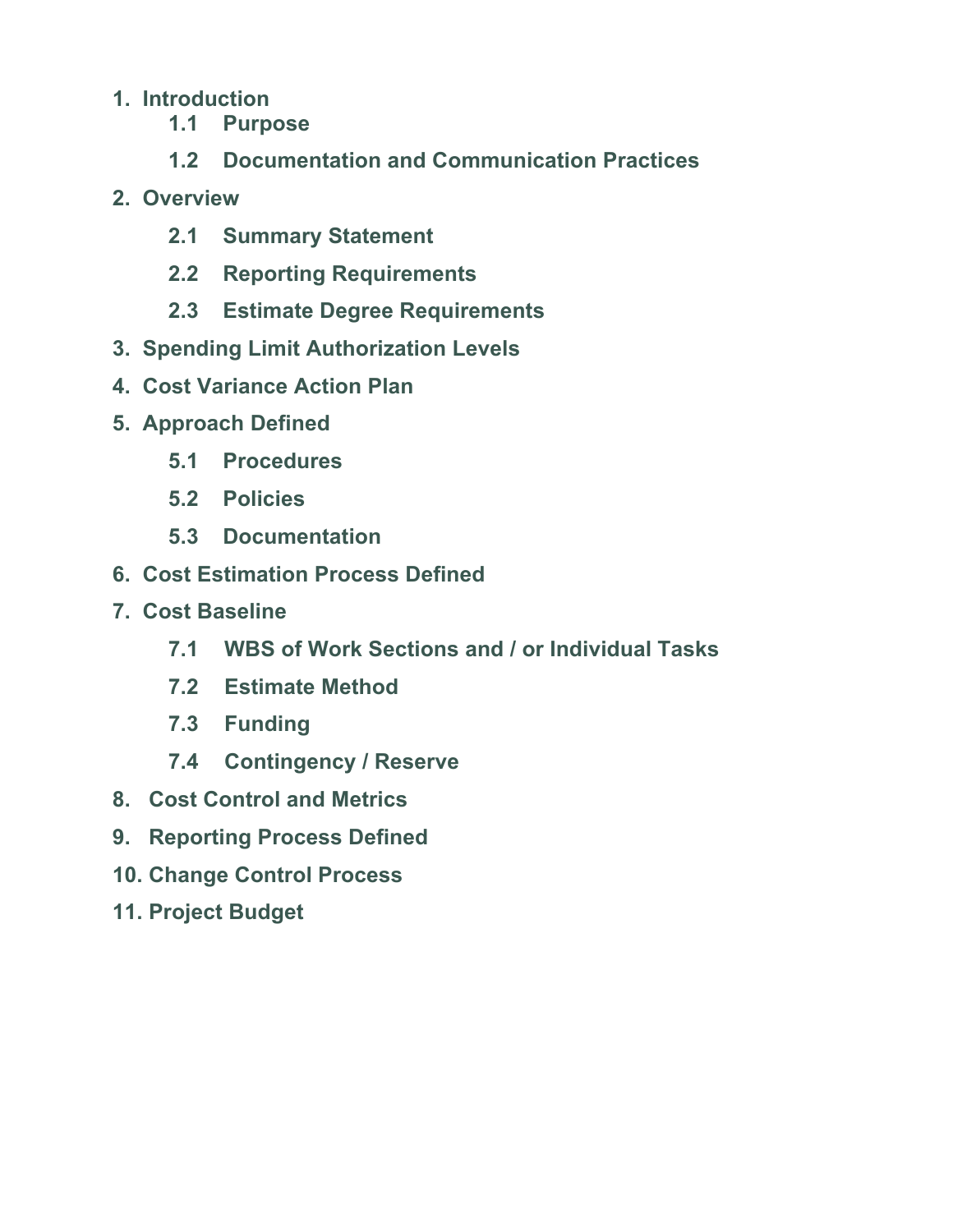#### **1. Introduction**

Project Cost Management plan overview

#### **1.1 Purpose**

Identify the desired outcome and how the plan will be beneficial.

### **1.2 Documentation and Communication Practices**

Discuss how progress and changes will be documented and how information will be communicated with team members and stakeholders.

#### **2. Overview**

Briefly elaborate on how Cost Management process will enhance the project.

#### **2.1 Summary Statement**

Briefly elaborate on how Cost Management process will impact / enhance the project.

#### **2.2 Reporting Requirements**

Define the methods, process, and regularity of status reporting.

### **2.3 Estimate Degree Requirements**

Indicate the percentage of variance required throughout planning stages, i.e. Conception, Charter, etc.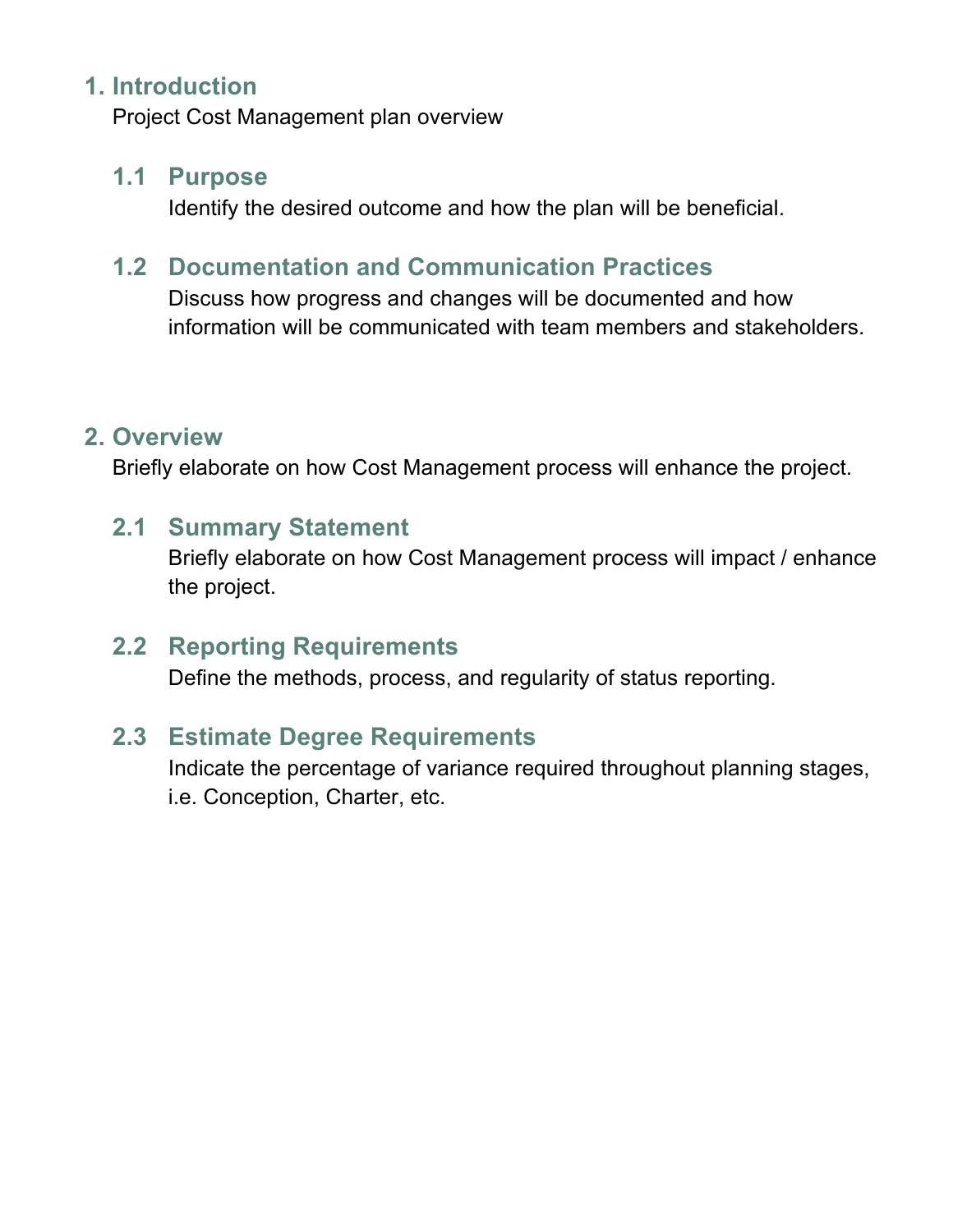# **3. Spending Limit Authorization Levels**

| SPENDING LIMIT AUTHORIZATION LEVELS |                     |              |              |  |
|-------------------------------------|---------------------|--------------|--------------|--|
| <b>COST LIMIT</b>                   | <b>NAME / TITLE</b> | <b>EMAIL</b> | <b>PHONE</b> |  |
|                                     |                     |              |              |  |
|                                     |                     |              |              |  |
|                                     |                     |              |              |  |
|                                     |                     |              |              |  |
|                                     |                     |              |              |  |
|                                     |                     |              |              |  |
|                                     |                     |              |              |  |
|                                     |                     |              |              |  |

# **4. Cost Variance Action Plan**

| <b>COST VARIANCE ACTION PLAN</b> |                                    |                          |  |
|----------------------------------|------------------------------------|--------------------------|--|
| % OF<br><b>VARIANCE</b>          | <b>REQUIRED ACTION DESCRIPTION</b> | <b>PARTY RESPONSIBLE</b> |  |
|                                  |                                    |                          |  |
|                                  |                                    |                          |  |
|                                  |                                    |                          |  |
|                                  |                                    |                          |  |
|                                  |                                    |                          |  |
|                                  |                                    |                          |  |
|                                  |                                    |                          |  |
|                                  |                                    |                          |  |
|                                  |                                    |                          |  |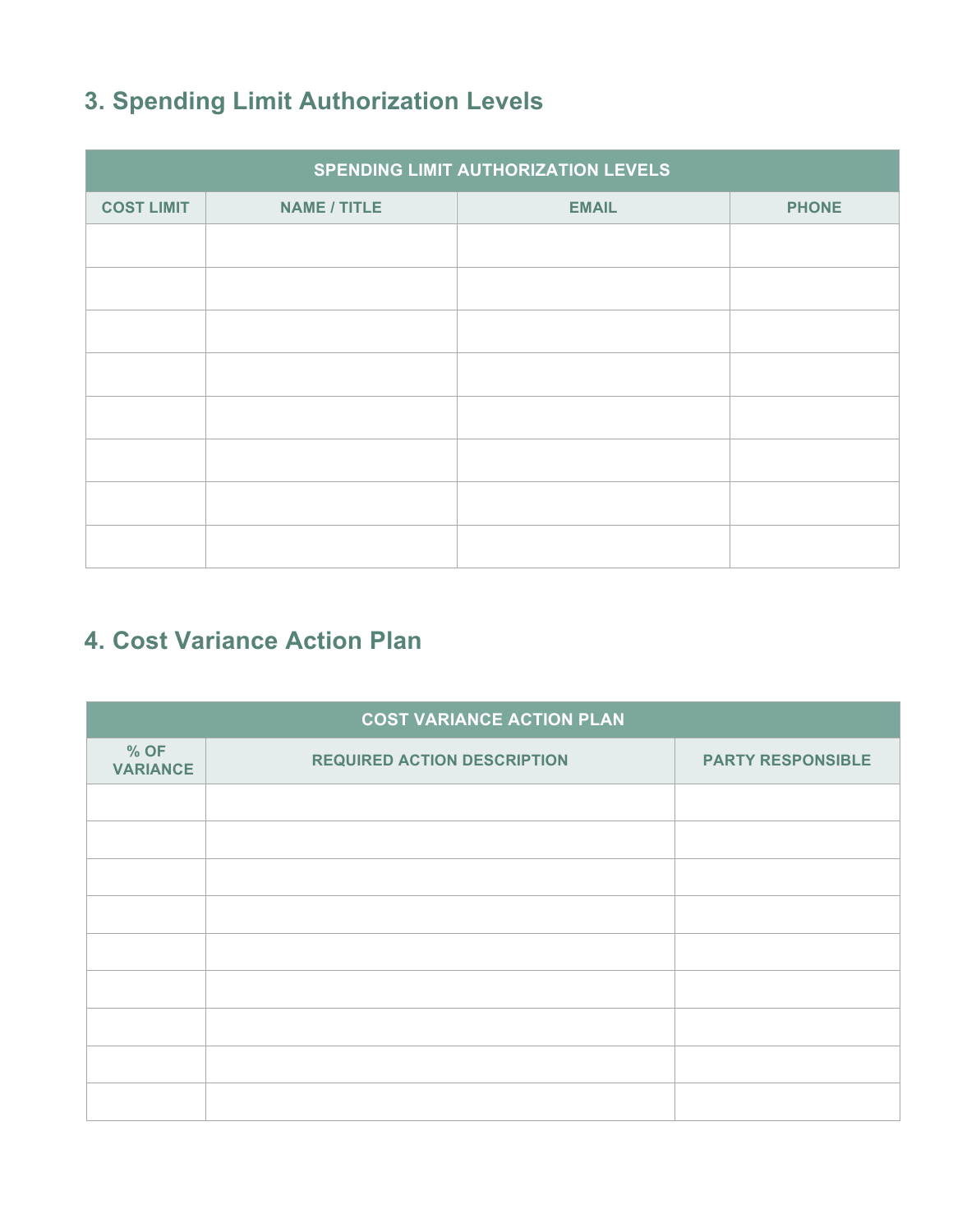### **5. Approach Defined**

How overall plan will be created, revised, monitored, and controlled.

#### **5.1 Procedures**

Define set procedures.

#### **5.2 Policies**

List all policies that must be adhered to.

#### **5.3 Documentation**

Detail the documentation process throughout life of project.

## **6. Cost Estimation Process Defined**

Detail how estimates should be reached and classified including thresholds, risks, performance rules, confidence ratings of estimate accuracy, etc.

# **7. Cost Baseline**

**7.1 WBS of Work Sections and/or Individual Tasks** Break out each section, task, or group of tasks.

# **7.2 Estimate Method**

Parametric, Analogous, Three Point, Bottom Up, etc.

## **7.3 Funding** Method of financing.

**7.4 Contingency / Reserve** Detail all funds held.